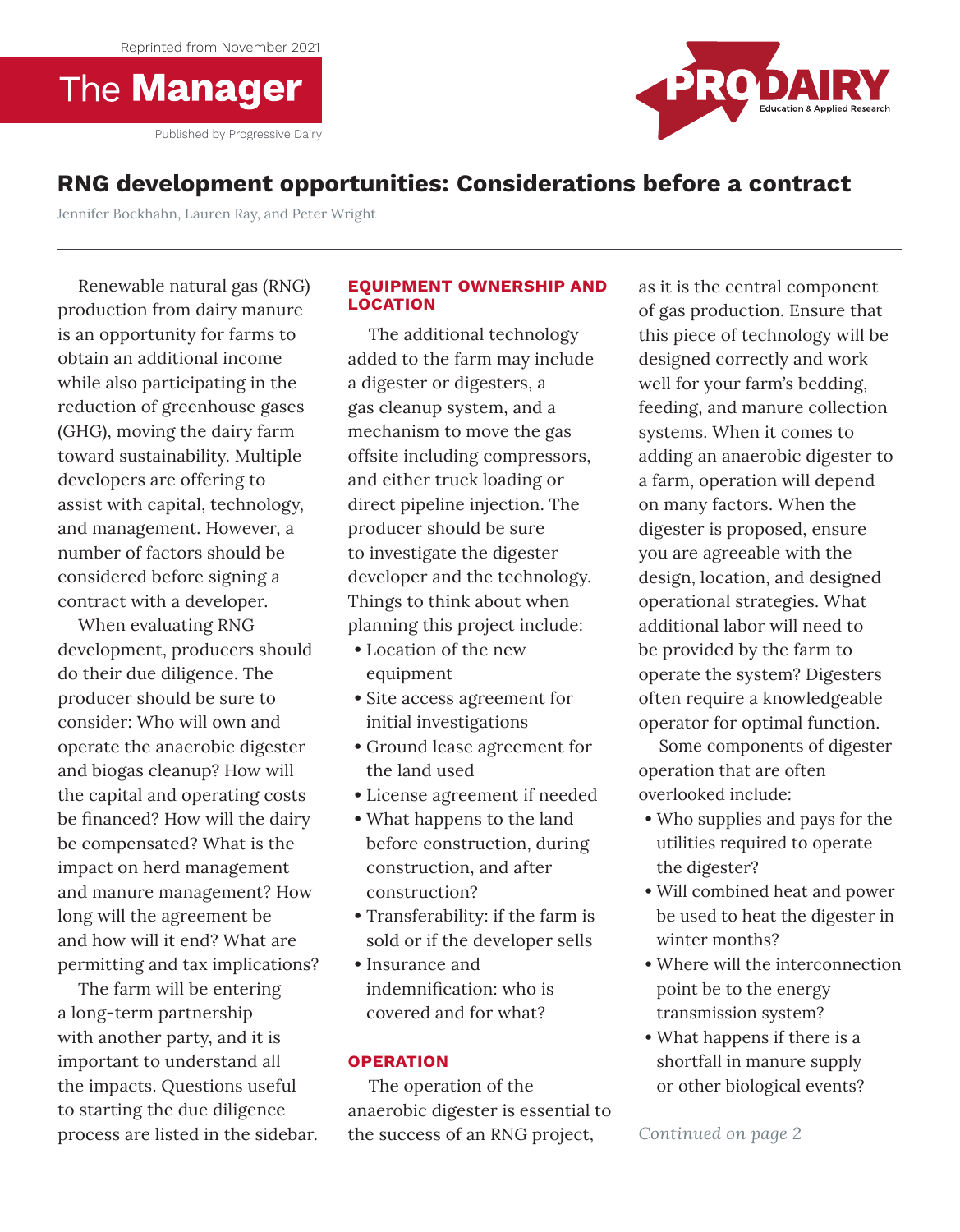*RNG development opportunities: Considerations before a contract, cont'd from page 1*

# Including:

- Reseeding
- Upset conditions
- Severe or unusual weather conditions
- Herd infection or disease

#### **FINANCING AND COMPENSATION**

The financial components surrounding the digester can be complex. Farms want to ensure that they will be coming out net positive in the agreement. Financial components that need to be agreed on and understood include who receives the carbon credits, who receives the tax credits, and if the developer has financing and funding already in place (from whom, what amount, and what are the conditions). Financial plans are negotiated to ensure financial ability to perform and available capital for the project.

One of the draws to RNG for dairy farms is the diversified and additional compensation available to the producer. Possible financial compensation can be found in a signing payment/bonus, progress payments at development stages, lease payments, and commercial operation compensation. Commercial operation compensation can come in the form of a profit share, a price per energy unit, compensation per cow, tax credits, and carbon

credits. It is important to understand the agreement and terms exactly. For example, if compensation is agreed on a per-cow basis, understand if that is based on individual animal production or an average.

#### **EFFECT ON DAIRY ANIMAL OPERATIONS AND WASTE MANAGEMENT**

The RNG development company focus will be on Carbon Intensity (CI) score, total solids (TS), volatile solids (VS) and other aspects affecting energy production abilities which may impact how the farm is expected to operate. It is important to inquire and understand what changes will and will not be needed to your current animal husbandry practices. Animal rations, bedding, housing, herd size, replacements, stocking density, health management, and water use all are factors in manure's energy production abilities and therefore should be discussed before signing on to an RNG project.

Changes may also be expected to the farm's methods of waste management. Flush water, manure dilution, bypass, manure collection, solid separation, and other pre-digestion treatment and handling may need to be changed to meet your contract's expected RNG production. Then there are considerations



## **CHECKLIST OF RNG DEVELOPER QUESTIONS**

A successful RNG developer will be able

to answer these questions and will not need to hide behind "confidentiality"

- Who will own the digester and equipment?
- How will the project be financed?
- What will be the compensation to the farm?
- What will be the effect on the dairy operations?
- What will be the effect on the dairy manure management?
- Will there be any permitting needs and who obtains them?
- Who will operate the new enterprise? What is the expected project term?
- Who can terminate the agreement and why?
- What are the tax implications?
- How many dairy projects have they developed and how many are operating?
- What dairy farms has the digester developer already contracted with?
- How long do they need to conduct due diligence on this project before construction?
- How long will construction take?
- If significant upside occurs, how will it be shared with the dairy?
- If there is a significant downturn, how will it impact the dairy?
- Who owns the rights to develop future manure-related revenue?
- What is their source of capital, and are they open to the dairy participating?
- Can the developer arrange for you to talk independently and privately with other dairy farmers with developed projects?
- Who does the developer have a long-term contract for the sale of energy with?

*Continued on page 3*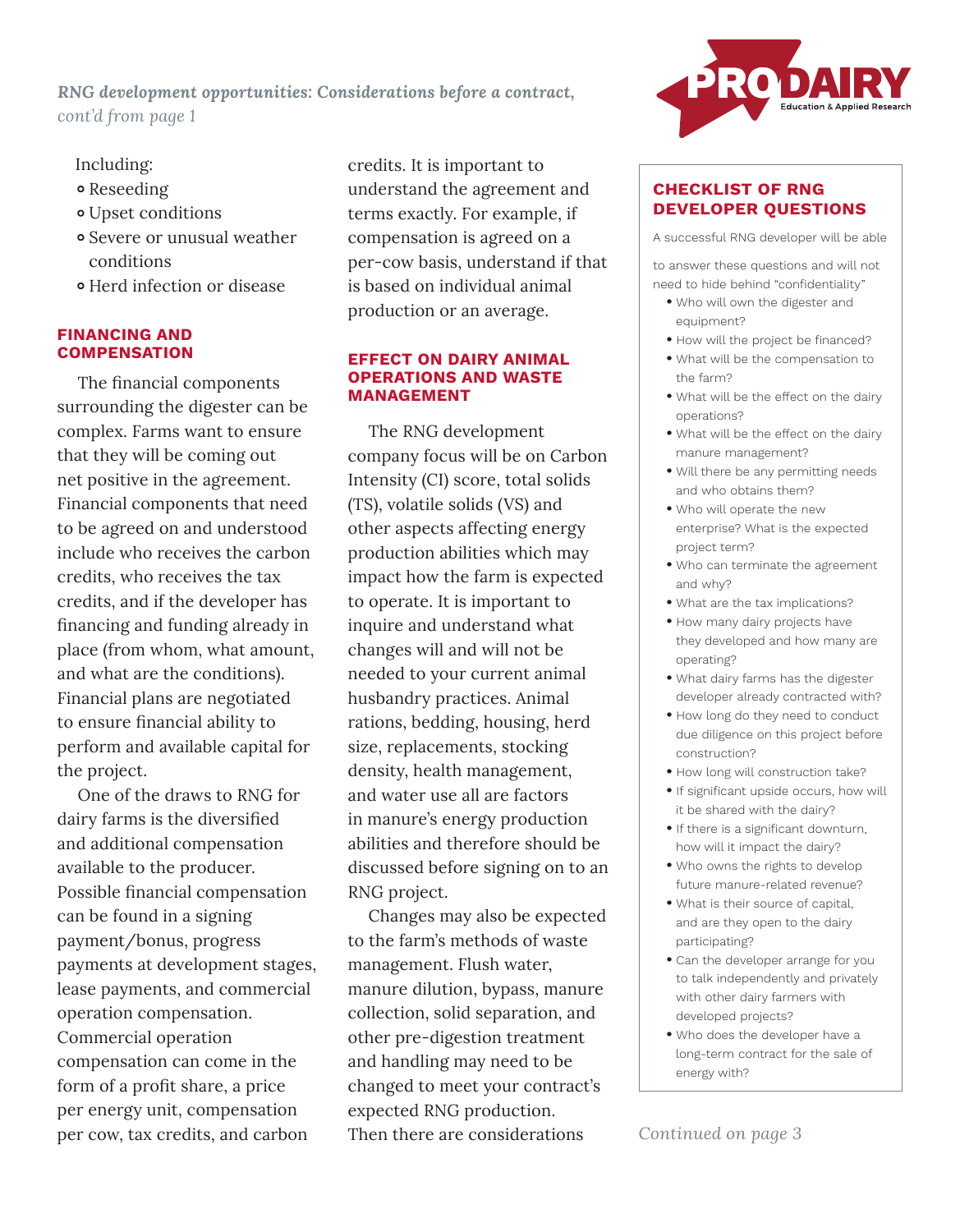

Newly developed Renewable Natural Gas (RNG) site for a dairy farm.

*RNG development opportunities: Considerations before a contract, cont'd from page 2*

that come with the digester. What is the nutrient form and composition of digestate? How long will manure be in digestion? Is post-digestion separation and treatment possible? How will the temperature and outflow of digestion be controlled? Further down the line it is important to know who will pay for changes and upgrades, repairs, maintenance, manure transport costs, and the required frequency of digester cleaning. Finally, it is important to consider what changes will be required to your farm's nutrient management plan, field application practice, and how this may impact any existing third-party exports.

## **PERMITTING CONSIDERATIONS**

Project permitting can be a long and uncertain process. Each state and county will have its own permitting expectations including CAFO, zoning variances, air and water permits. Making an operational change such as adding RNG to your farm has the potential to trigger a site compliance review of your current CAFO permit. Therefore, be sure that you do not agree to a number of cows in the contract that exceeds your permit requirements. This can also present an opportunity for CAFO expansion or bring your permit into compliance. Some permits may need continual reporting.

When it comes to the siting and construction of the facilities, considerations should be put into:

- Will variances be needed for building heights or other aspects?
- What neighborhood meetings, county meetings and other public hearings with comments will be required?



- Will there be any water or watershed permitting requirements?
- Will there be any air quality issues from emissions from engines, flares, boilers and/or methane leaks?

## **TERM, TERMINATION, AND TAXES**

Reading through the contract, there are specific areas that should be outlined. First, the terms of the agreement, and options of renewal or extension terms while understanding at whose initiatives they are set. When the project does come to termination, what happens to the facilities, cleanup, and the covering of termination costs? Discuss the assignability of interests and ensure an agreement is reached that satisfies both parties.

Taxes are the other inevitable part to consider. The first major tax consideration is the effect of property taxes; they may move from agricultural to commercial. Who will be responsible for covering the change in cost, and the likely incremental increase in taxes over the contract term? How will tax credits earned be allocated? There are likely also to be taxes on the production and sale of both the energy and

*Continued on page 4*